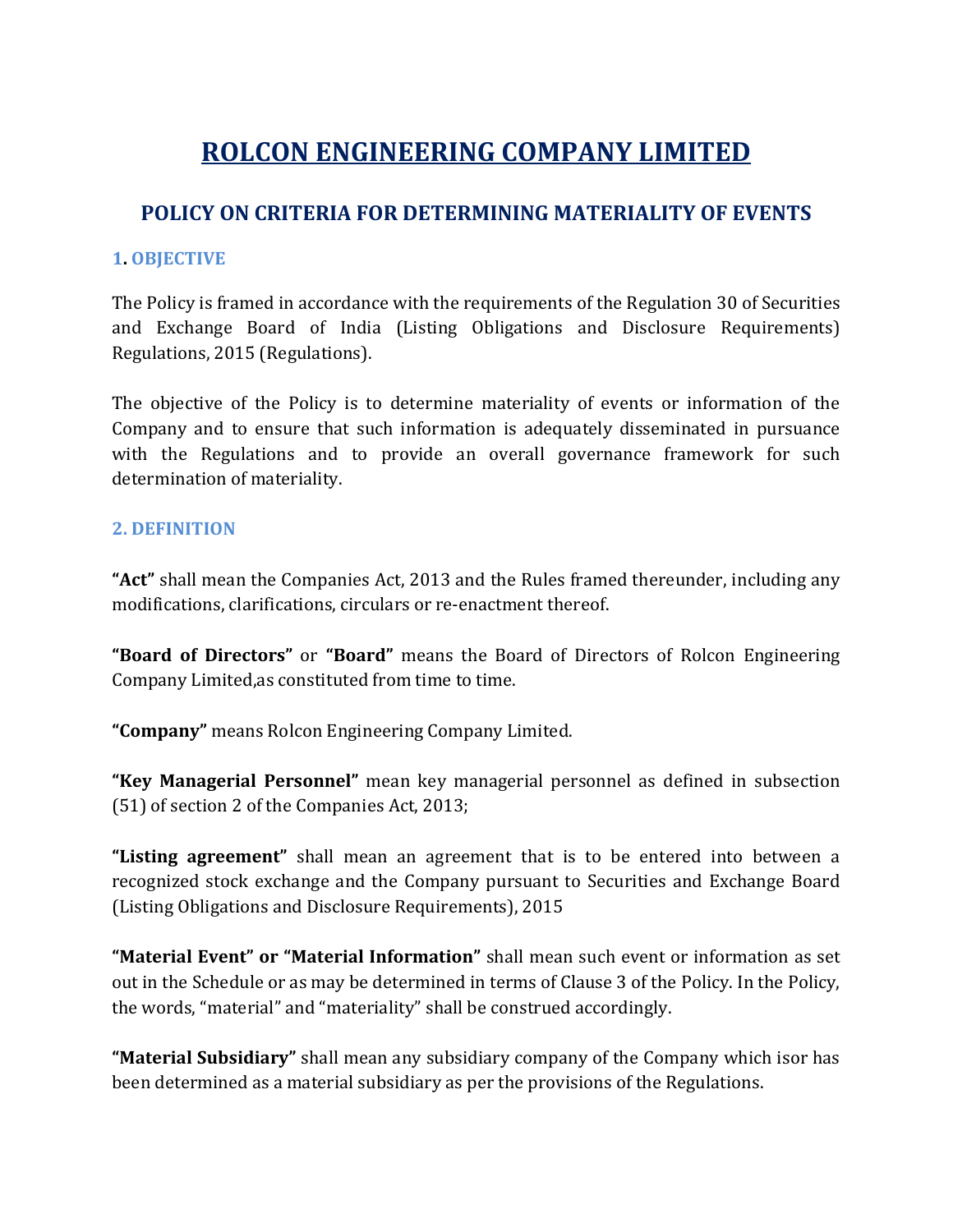"Policy" means this Policy on criteria for determining Materiality of events or information and as may be amended from time to time.

"Regulations" mean Securities and Exchange Board of India (Listing Obligations and Disclosure Requirements) Regulations, 2015 including any modifications, clarifications, circulars or re-enactment thereof.

"Schedule" means a Schedule III of (Listing Obligations and Disclosure Requirements) Regulations, 2015

Any other term not defined herein shall have the same meaning as defined in the Companies Act, 2013, the Listing Agreement, Regulations or any other applicable law or regulation to the extent applicable to the Company.

## 3. GUIDELINES FOR DETERMINING MATERIALITY OF EVENTS OR INFORMATION

Events / information shall be considered as Material if it meets any of the following criteria:

- (a) the event or information is in any manner unpublished price sensitive information;
- (b) the omission of an event or information, which is likely to result in discontinuity or alteration of event or information already available publicly;
- (c) the omission of an event or information is likely to result in significant market reaction if the said omission came to light at a later date; and
- (d) Any other event/information which is treated as being material in the opinion of the Board of Directors of the Company.

## 4. DISCLOSURES OF EVENTS OR INFORMATION

- a. Events specified in Annexure A are deemed to be material events and the Company shall make disclosure to of such events or information as soon as reasonably possible and not later than twenty-four (24) hours from the occurrence of such event or information in the following manner:
- i. inform the stock exchanges in which the securities of the Company are listed;
- ii. Upload on the corporate website of the Company.

Provided that in case the disclosure is made after twenty-four (24) hours of occurrence of such event or information, the Company shall, along with such disclosure(s) provide an explanation for delay.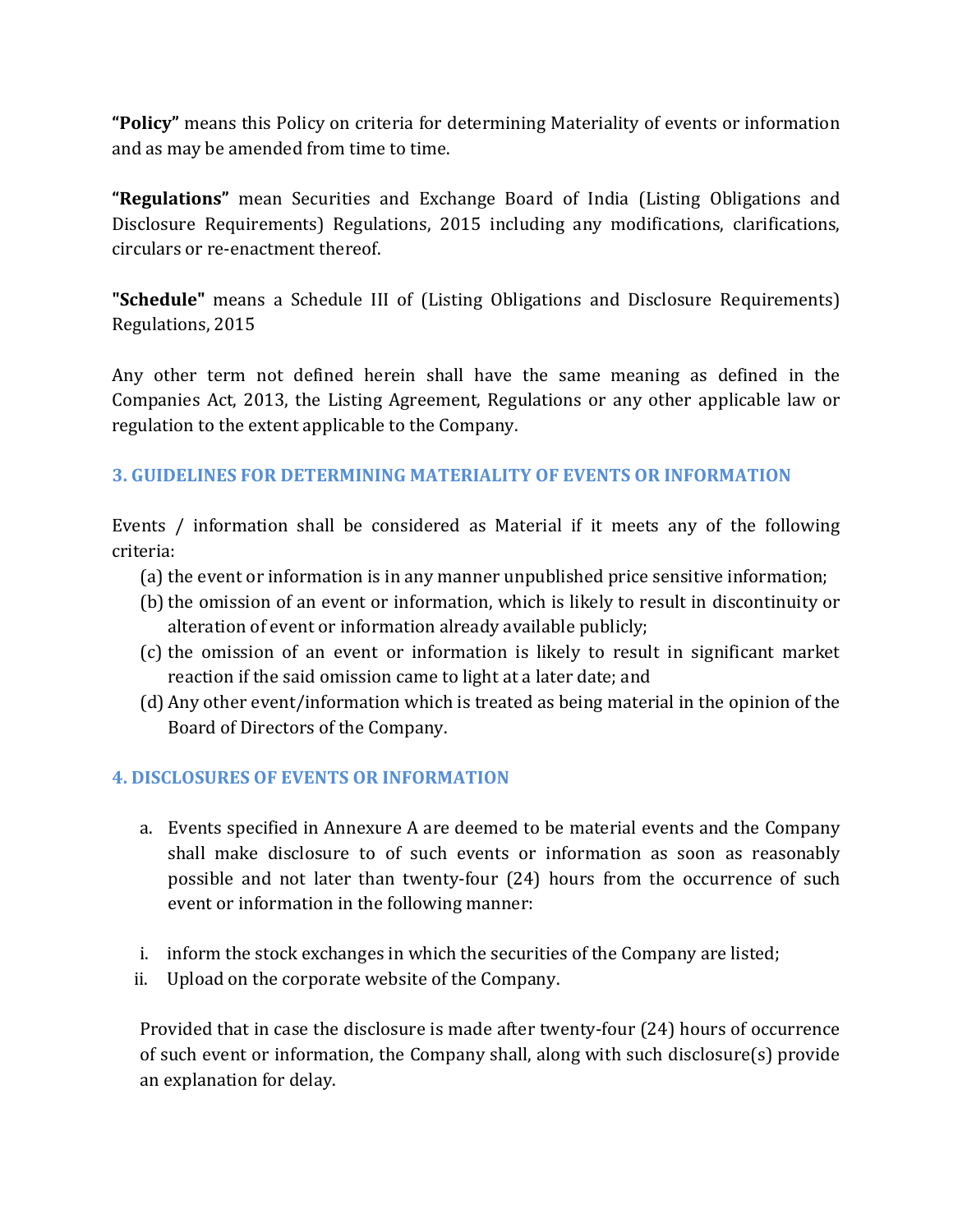- b. The Company shall make disclosure of events as specified in Annexure B based on the threshold limits as specified therein. However, in case the materiality threshold indicated therein cannot be applied to a particular event/information, the Company shall disclose such event/information by applying guidelines for determining Materiality as per clause 3 of the Policy.
- c. The Company shall make disclosures updating Material developments on a regular basis, till such time the event is resolved/closed, with relevant explanations.
- d. The Company shall disclose all events or information with respect to its Material Subsidiaries.
- e. The Company shall provide specific and adequate reply to all queries raised by stock exchange(s) with respect to any events or information and on its own initiative. Further it shall confirm or deny any event or information to stock exchange(s) reported in the media.
- f. In case where an event occurs or information is available with the Company, which has not been indicated in Annexure A or Annexure B, but which may have material effect on it, the Company will make adequate disclosures in regard thereof.

All the above disclosures would be hosted on the website of the Company for a minimum period of five years and thereafter archived as per Company's policy for Preservation and Archival of Documents.

## 5. AUTHORITY TO KEY MANAGERIAL PERSONNEL

Shri Ashishbhai Amin, Managing Director and Shri Navinbhai Patel, Chief Financial Officer and Shri Kiranbhai Vaghela, Company Secretary & Compliance Officer of the Company shall severally have the authority to determine Materiality of any event or information and ensure disclosures of the same are made to stock exchange(s), subject to the provisions of this Policy.

## 6. AMENDMENTS

The Board may subject to the applicable laws amend any provision(s) or substitute any of the provision(s) with the new provision(s) or replace the Policy entirely with a new Policy. However, no such amendment or modification shall be inconsistent with the applicable provisions of any law for the time being in force.

#### 7. SCOPE AND LIMITATION

In the event of any conflict between the provisions of this Policy and the Listing Agreement; Companies Act, 2013; Regulations or any other statutory enactments, rules, the provisions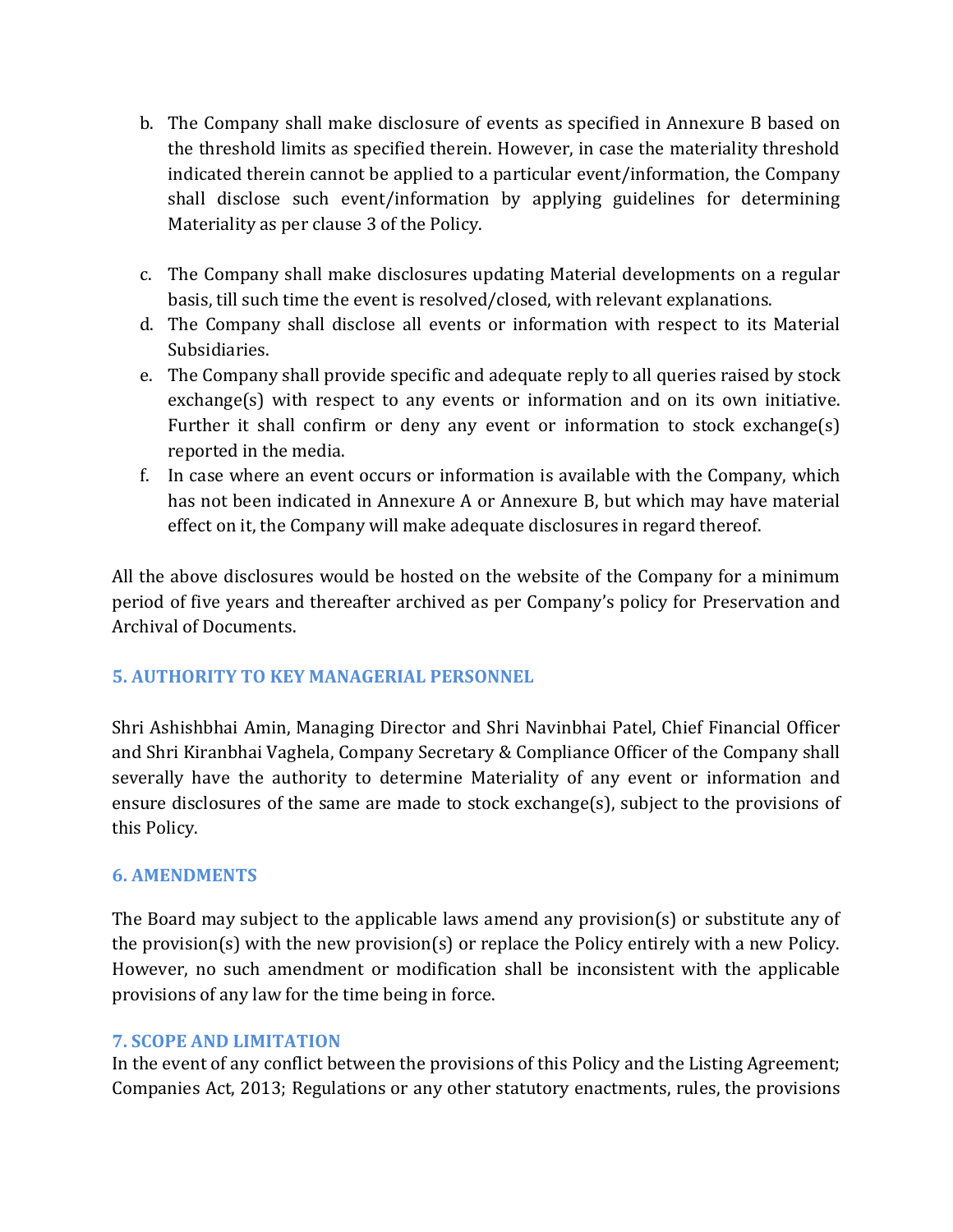of such Listing Agreement / Companies Act, 2013 or statutory enactments, rules shall prevail over this Policy and the part(s) so repugnant shall be deemed to severed from the Policy and the rest of the Policy shall remain in force.

#### 8. DISSEMINATION OF POLICY

This Policy shall be hosted on the website of the Company and address of such web link thereto shall be provided in the Annual Report of the Company. This Policy shall also be hosted on Company's intranet.

#### Annexure A

#### Events which shall be disclosed without any application of the guidelines for Materiality:

1. Acquisition(s) (including agreement to acquire), Scheme of Arrangement (amalgamation/ merger/ demerger/restructuring), or sale or disposal of any unit(s), division(s) or subsidiary of the Company or any other restructuring;

Explanation- 'Acquisition' shall mean, -

- (i) acquiring control, whether directly or indirectly; or,
- (ii) acquiring or agreeing to acquire shares or voting rights in, a company, whetherdirectly or indirectly, such that –
	- (a) the Company holds shares or voting rights aggregating to five per cent ormore of the shares or voting rights in the said company, or;
	- (b) There has been a change in holding from the last disclosure and suchchange exceeds two per cent of the total shareholding or voting rights in thesaid company.

2. Issuance or forfeiture of securities, split or consolidation of shares, buyback ofsecurities, any restriction on transferability of securities or alteration in terms orstructure of existing securities including forfeiture, reissue of forfeited securities,alteration of calls, redemption of securities etc.;

3. Revision in credit rating(s);

4. Outcome of Meetings of the Board of Directors: The Company shall disclose to theExchange(s), within 30 minutes of the closure of the meeting, held to consider thefollowing:

- a) dividends and/or cash bonuses recommended or declared or the decision topass any dividend and the date on which dividend shall be paid/dispatched;
- b) any cancellation of dividend with reasons thereof;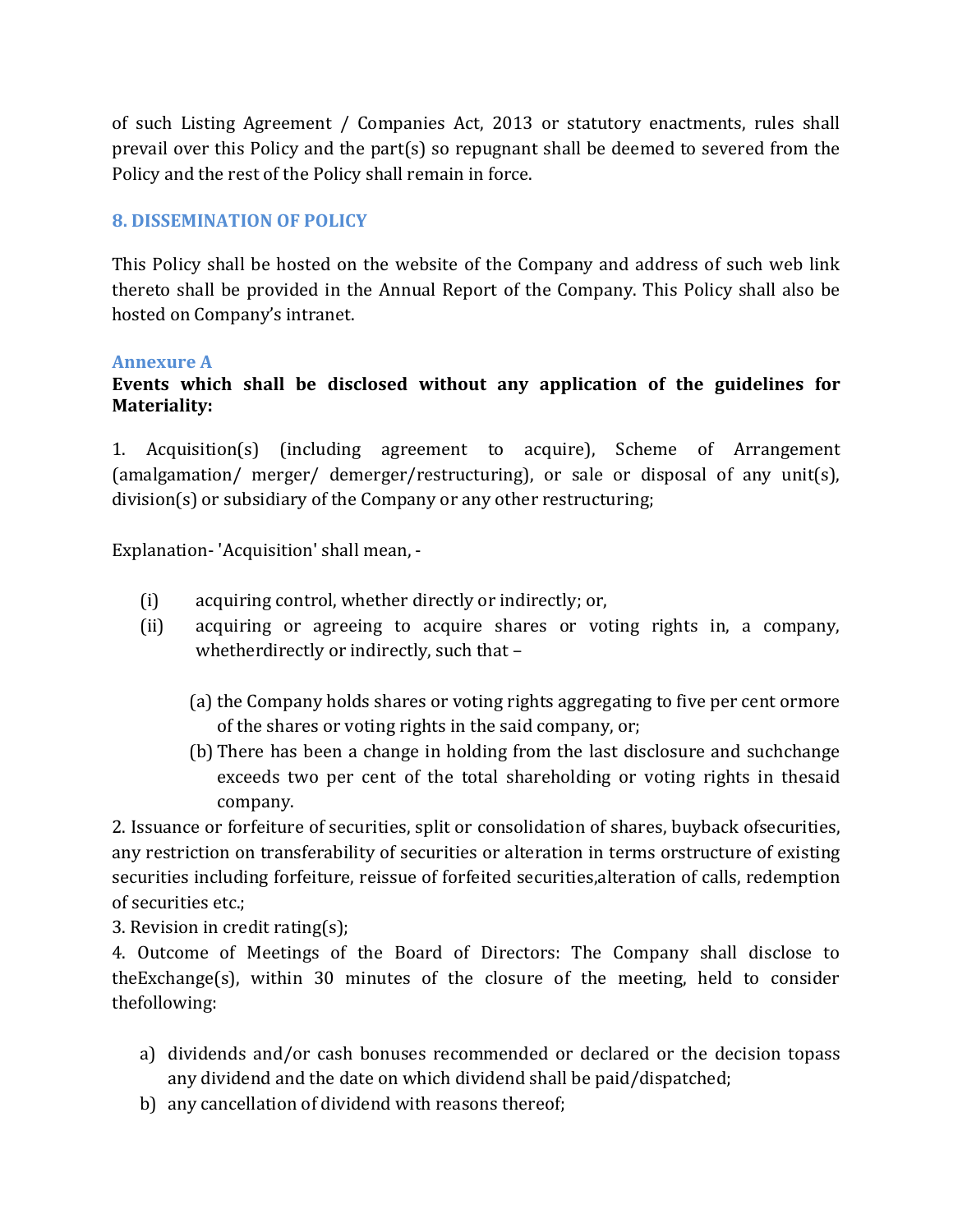- c) the decision on buyback of securities;
- d) the decision with respect to fund raising proposed to be undertaken
- e) increase in capital by issue of bonus shares through capitalization including thedate on which such bonus shares shall be credited/dispatched;
- f) reissue of forfeited shares or securities, or the issue of shares or securitiesheld in reserve for future issue or the creation in any form or manner of newshares or securities or any other rights, privileges or benefits to subscribe to;
- g) short particulars of any other alterations of capital, including calls;
- h) financial results;
- i) Decision on voluntary delisting by the Company from stock exchange(s).

5. Agreements (viz. shareholder agreement(s), joint venture agreement(s), familysettlement agreement(s) (to the extent that it impacts management and control ofthe Company),agreement(s)/treaty (ies)/contract(s) with media companies) whichare binding and not in normal course of business, revision(s) or amendment(s) andtermination(s) thereof;

6. Fraud/defaults by Promoter or Key Managerial Personnel or by Company or arrestof Key Managerial Personnel or Promoter;

7. Change in Directors, Key Managerial Personnel (Managing Director, ChiefExecutive Officer, Chief Financial Officer, Company Secretary etc.), Auditor andCompliance Officer;

8. Appointment or discontinuation of share transfer agent;

9. Corporate debt restructuring;

10. One-time settlement with a bank;

11. Reference to BIFR and winding-up petition filed by any party /creditors;

12. Issuance of Notices, call letters, resolutions and circulars sent to shareholders,debenture holders or creditors or any class of them or advertised in the media bythe Company;

13. Proceedings of Annual and extraordinary general meetings of the Company;

14. Amendments to memorandum and articles of association of Company, in brief;

15. Schedule of Analyst or institutional investor meet and presentations on financialresults made by the Company to analysts or institutional investors.